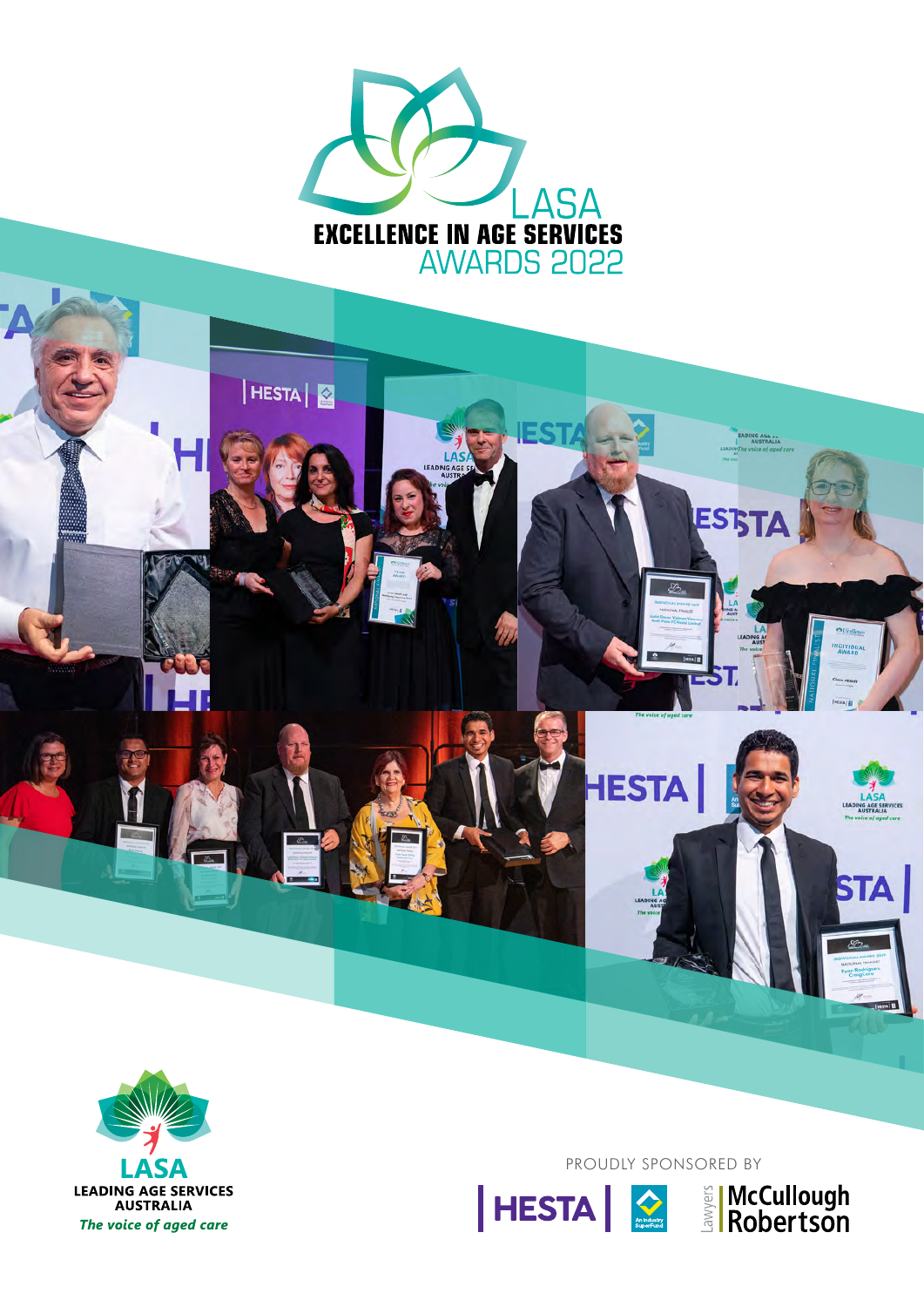# OVERVIEW OF THE AWARDS

The LASA Excellence in Age Services Awards have a long history in promoting and recognising excellence within the age services industry. Previously hosted at a state level, the 2022 awards program has been redesigned with all nominations going directly in to the prestigious national program. In 2022 there will be two new categories that value the important contribution of the industry's Executive Leaders and Volunteers that continuously go above and beyond in the service of older Australians. The national awards presentation will be presented virtually in conjunction with Aged Care Employee day on 7 August 2022.

## AWARD CATEGORIES

### TEAM AWARD

This award recognises a team within an organisation that is a part of the age services sector who have demonstrated ongoing excellence through an initiative or contribution that improves the lives of older people in the delivery of care and services.

### ORGANISATION AWARD

This award recognises an organisation that has continuously showcased excellence through an initiative or contribution that improves the lives of older people through the delivery of care and services.

#### EXECUTIVE LEADER AWARD

This award is for executive leaders within the age services industry. The nominated executive leader will need to demonstrate outstanding leadership and excellence through their contribution and dedication in the delivery of aged care and services.

### INDIVIDUAL AWARD

This award recognises those individuals who have demonstrated excellence through their contribution and dedication in the delivery of aged care and services. This award is particularly for those who have made a difference in their workplace and in the lives of older Australians

### VOLUNTEER AWARD

This award recognises the un-sung heroes of our industry, the volunteers. This award is for a volunteer who consistently goes above and beyond through their initiative or contributions to improve the lives of older people.

## **ELIGIBILITY**

- The nominee must be working in the age services sector at the time of nomination.
- The nominee's organisation must be a current financial Member of LASA.
- Associate and Corporate Partners (Affiliate) organisations are ineligible for entry for these awards.
- Nominees may be nominated by an external nominator but must have the support of their employer.

## IMPORTANT DATES

| 7 February 2022      | Nominations Open                                                   |
|----------------------|--------------------------------------------------------------------|
| 20 May 2022          | Nominations Close                                                  |
| 27 May 2022          | Judging Completed                                                  |
| 6 June 2022          | Awards Finalists Announced                                         |
| <b>7 August 2022</b> | Online Awards Presentation<br>as part of Aged Care<br>Employee Day |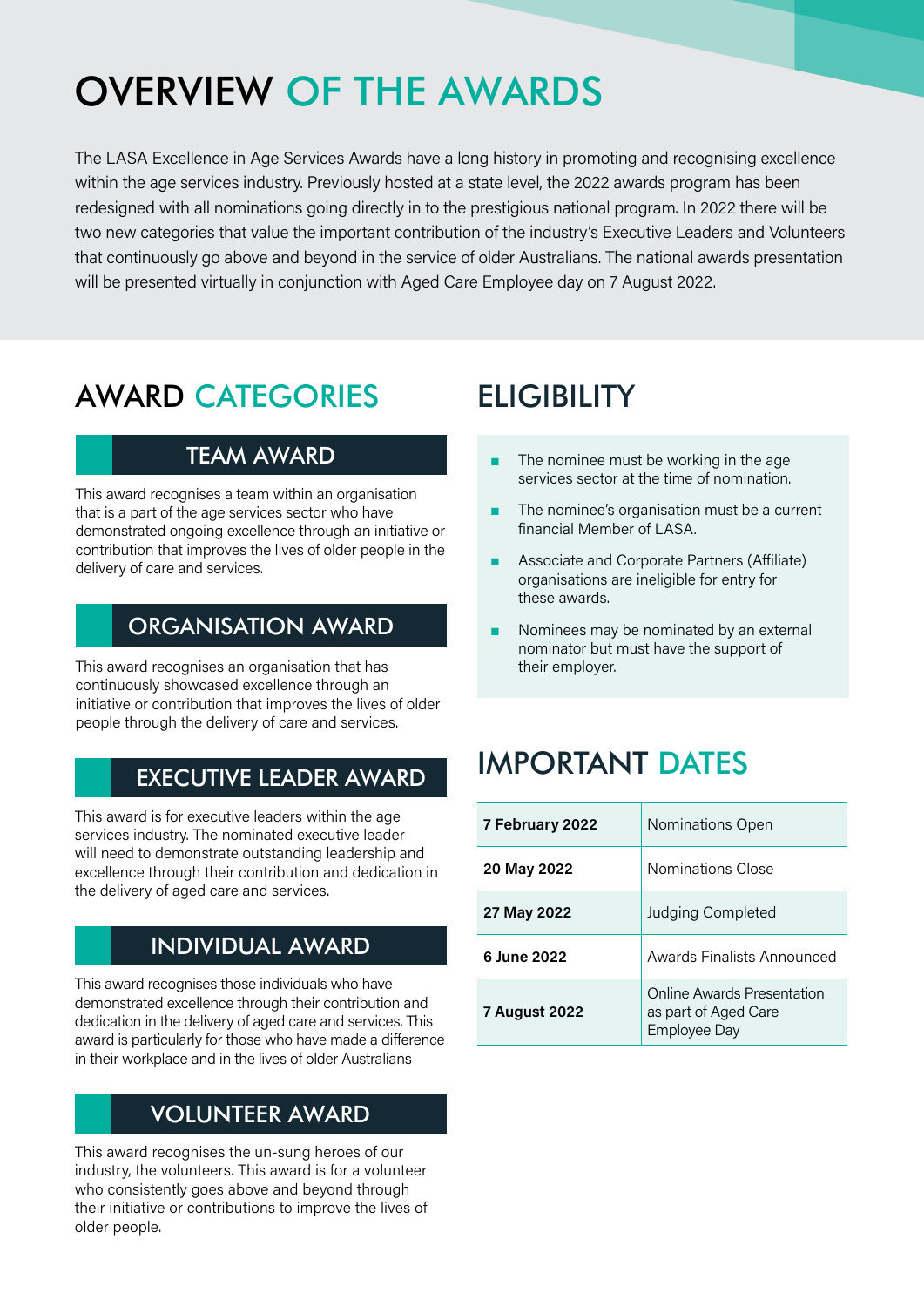## SELECTION CRITERIA

#### **TEAM**

- Please provide a brief outline of the team including their function and purpose within the organisation, length of time in operation, number of staff, structure and attributes of team members.
- Describe an initiative or contribution that this team has implemented that has positively impacted the age services industry.
- Describe the implementation process of the initiative or contribution through delivery of care and services.
- Describe how this team's initiative or contribution could be translated across the industry to provide excellence in age services.
- Provide evidence of the positive impact that this team has had on the lives older people.
- Please provide a high-resolution photo of the team.

### **ORGANISATION**

- Please provide a brief outline of the organisation including the number of years in operation, size, number of staff, services provided and number and types of clients.
- Describe an initiative or contribution that this organisation has created and the reason it was implemented.
- Describe the implementation process of the initiative or contribution through delivery of care and services.
- Describe how this organisation's initiative or contribution could be translated across the industry to provide excellence in age services.
- Provide evidence of the positive impact that this organisation has had on the lives older people.
- Please provide a high-resolution photo relevant to the organisation.

### EXECUTIVE LEADER AWARD

- Please provide a brief outline of the Executive Leader including their role within the organisation, length of service, previous experience and key attributes.
- Describe a specific contribution that the Executive Leader has made to aged care and services.
- Describe how the Executive Leader has demonstrated leadership through the delivery of care and services.
- Provide evidence of the Executive Leader's positive impact and outcomes on industry, organisation/team.
- Describe how this Executive Leader could support this demonstrated initiative or contribution being applied across the industry to provide excellence in age services
- Please provide a high-resolution photo of the nominee.

#### INDIVIDUAL

- Please provide a brief outline of the individual including their role within the organisation, length of service, previous experience and key attributes.
- Describe a specific contribution that the individual has made to aged care and services.
- Describe how the individual has demonstrated initiative through the delivery of care and services.
- Provide evidence of the individual's positive impact and outcomes on the lives older people.
- Describe how this individual's initiative or contribution could be translated across the industry to provide excellence in age services.
- Please provide a high-resolution photo of the nominee.

#### VOLUNTEER AWARD

- Please provide a brief outline of the volunteer including their role within the organisation, length of service, and key attributes.
- Describe a specific contribution that the volunteer has made to aged care and services.
- Describe how the volunteer has demonstrated initiative through the delivery of care and services.
- Describe how this volunteer's initiative or contribution could be translated across the industry to provide excellence in age services.
- Provide evidence of the volunteer's positive impact and outcomes on the lives older people.
- Please provide a high-resolution photo of the nominee.